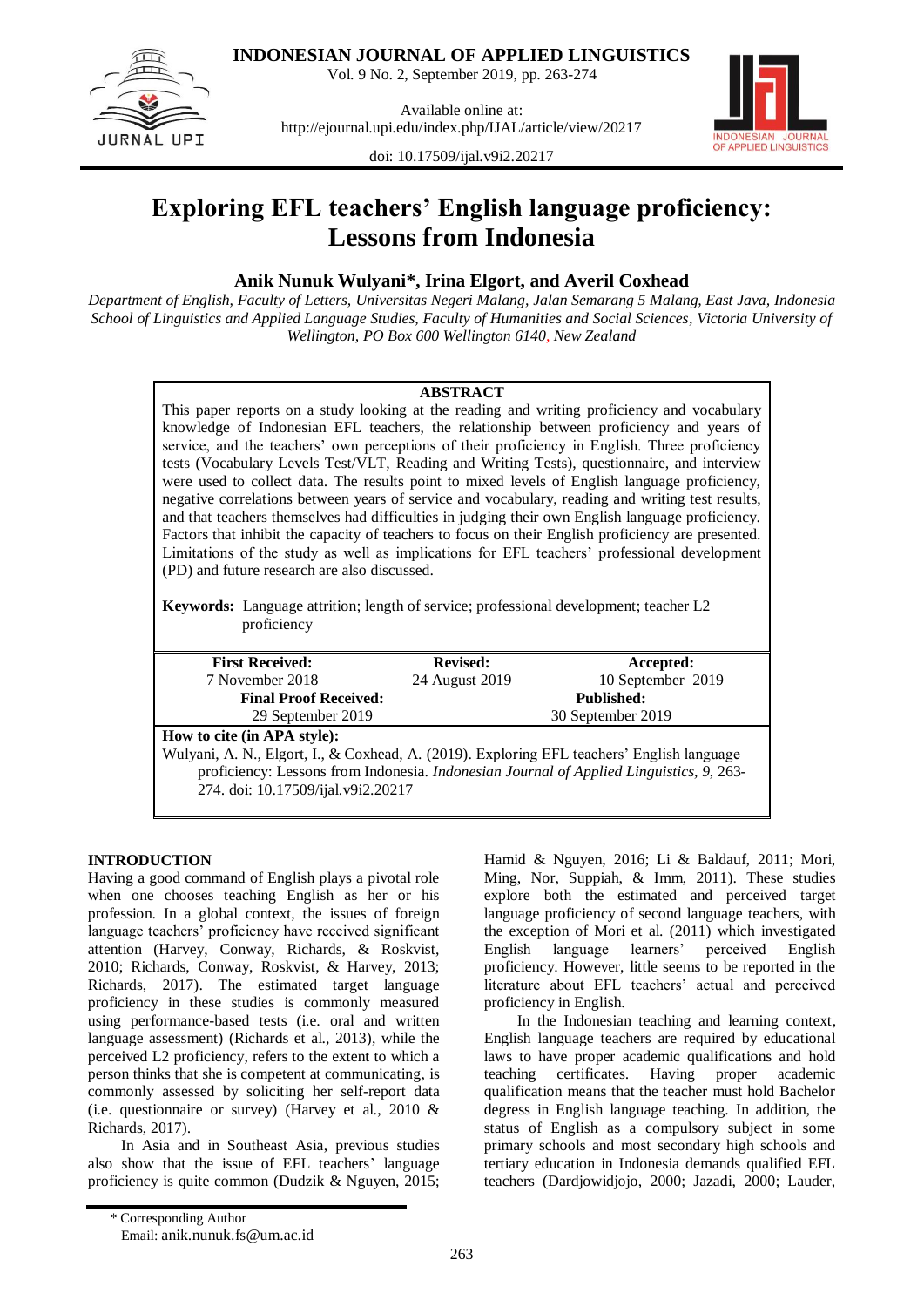2008). That said, it is important to understand that the graduates of English teacher training education should have sufficient English proficiency to teach English effectively in the classrooms. Renandya, Hamied and Nurkamto (2018) state that language proficiency is one of the key components that make up a language teacher's professional knowledge. (p. 622)

Vocabulary research suggests that English as a foreign language learners demonstrate fairly low levels of lexical knowledge. In the Asian context, Nurweni and Read (1999) in Indonesia and Webb and Chang (2012) indicate that learners fail to master even the most frequent 1,000 words of English, even after some years of study. This finding is important, because today's university students could be tomorrow's English language teachers.

Earlier studies in teacher proficiency in Indonesia do not offer a reassuring outlook. Lengkanawati (2005), for example, explored EFL teachers' English ability and readiness to face the implementation of the 2004 Curriculum in West Java, Indonesia, where a score of TOEFL 500 is required for an undergraduate degree in English language teaching. Thirty-eight high school teachers participated in a paper-based TOEFLequivalent test and their average score was 467, i.e., lower than the baseline. In a research project investigating the implementation of Competency-Based Language Teaching (CBLT) in Indonesia, Marcellino (2005) found that CBLT could not be implemented well because of several factors, one of which was an insufficient teachers' English competency to communicate and teach in English. Marcellino (2005) used survey, observational and interview data but, unfortunately, this study did not provide information about the number of teachers observed and interviewed or how the data was gathered and analysed.

Previous studies also suggest that Indonesian EFL teachers are challenged by their low English proficiency (Lengkanawati, 2005) and tendency to use their first language (*Bahasa Indonesia*) to communicate in academic forums (Lie, 2007) and in the classrooms (Marcellino, 2005). Indeed, very little is known about how Indonesian EFL teachers perceive and evaluate their own English proficiency.

Schmid and Mehotcheva (2012) argue that external factors, such as language contact and language use, affect the acquisition and attrition of the foreign language. Therefore, in countries where English is not used outside of the EFL classroom, such as Indonesia, the English language proficiency of EFL teachers may decrease over time, unless they have regular opportunities for meaning-focused input and output, at an appropriate level. Therefore, investigating L2 estimated and perceived proficiency of Indonesian EFL teachers and the factors that support or inhibit their L2 language maintenance is imperative.

 However, very little is known about Indonesian EFL teachers' estimated and perceived proficiency and the factors that support or inhibit their effort to maintain their target language proficiency. Much of the research on Indonesian EFL teachers' proficiency has been limited to the teachers' perceived and observed English language proficiency (Lengkanawati, 2005; Lie, 2007; Marcellino, 2005). These studies also showed some interesting data in which the Indonesian teachers have rather unfavourable language proficiency because in a context where English is mostly confined to the classrooms or academic forums, as it is in Indonesia, teachers appear to lose their language proficiency gradually. Thus, it is necessary to investigate the estimated and perceived English language proficiency of Indonesian EFL teachers and the factors, which support or inhibit the ability of these teachers to maintain their target language proficiency after their formal teaching training.

Previous studies have also indicated that the factors that can both support and inhibit the teachers' effort to maintain their target language proficiency include the learners' proficiency levels and their personal efforts to improve their professionalism after teaching (Richards, 2017). Widodo and Riandi (2013) found that Indonesian teachers' motivation for continued learning might thrive or be impeded by the availability of support from their institutions and by the implementation of policies for professional development (PD). They also recommend initiatives for PD that include incentives such as promotion, introducing e-learning, and developing inhouse, in-service programmes for teachers which aim for collaboration and autonomy for these professionals. While previous studies have focused on curriculum and teaching development, the present study investigates EFL teachers' English language proficiency and PD approaches that facilitate its maintenance and development.

In the present study, we operationalised *estimated proficiency* as the EFL teachers' results on three tests measuring their target language vocabulary knowledge, and reading and writing ability. We operationalised *perceived L2 proficiency* as belief that the teachers had about their vocabulary knowledge, and reading and writing ability. We have included vocabulary knowledge in these measures because it plays a critical role in language comprehension and production (Laufer, 1997; Laufer & Ravenhorst-Kalovski, 2010; Lee & Schallert, 1997). While we agree to Renandya et al.'s idea (2018) to reassess the use of TOEFL or IELTS as a measure of one's general proficiency of English in government institutions, educational establishments and in English Language teacher educations institutions, we used those kinds of standardized tests in the present study because Indonesia has not developed a more relevant test that include General Proficiency and Pedagogical Language Proficiency as they suggest.

## **METHOD**

This study aimed to investigate a key overarching question, whether EFL teachers are able to maintain their English proficiency overtime, by looking at three aspects: (1) the EFL teachers' estimated English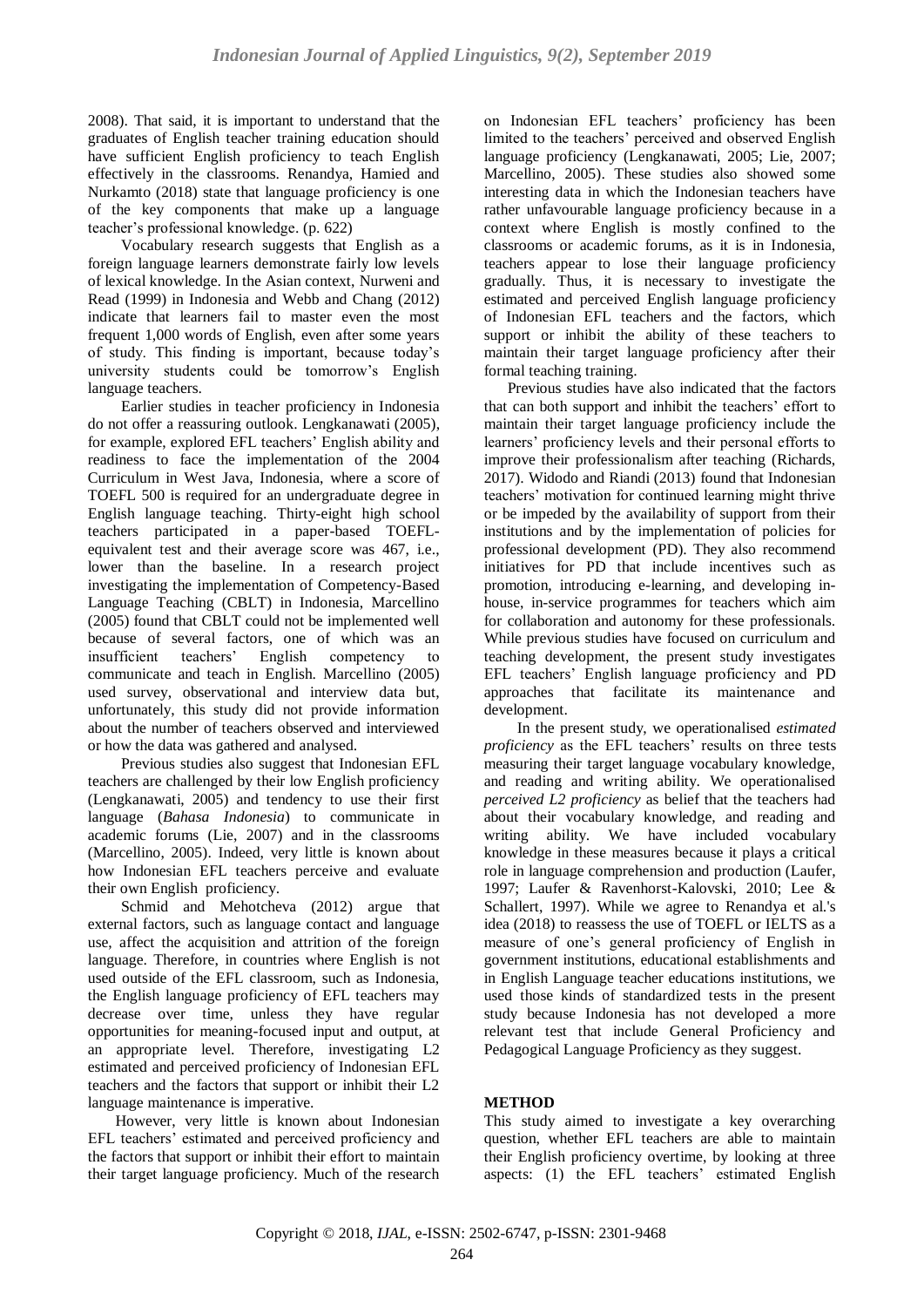language proficiency, (2) the possibility for EFL teachers to maintain their English language proficiency after receiving their formal teaching training, and (3) the EFL teachers' perceived English language proficiency, and what supports or inhibits its maintenance. A mixedmethods approach was used to investigate the questions in this study. This method was used because it is believed to provide more robust, detailed, and contextualized studies rather than using only one approach (Creswell, Clark, Gutman, & Hanson, 2003, p. 165). The quantitative data were gathered from the questionnaire and the L2 proficiency tests. The qualitative data were gathered from the interviews with the teachers. The study was administered from June 2013 to September 2014, conducted in Indonesia and New Zealand.

## **Respondents**

The study's participants were selected from the accessible population of high school and pre-service EFL teachers in Malang District, East Java Province, Indonesia. Convenience or opportunity sampling was used in the present study. This non-probability sampling refers to the main important criterion of sample selection is the convenience to and resources of the researchers (Dörnyei & Csizér, 2012, p. 81)*.* In other words, the pre-service and in-service teachers participated voluntarily in the present study were selected because they were accessible and had some characteristics that served the purpose of the investigation such as a wide range of service years (from 0 to 32 years of teaching experience) needed to understand the correlation between their years of service and English language proficiency. Altogether, 68 respondents, 60 in-service teachers and 8 pre-service teachers, showed up in the teacher meetings and were willing to fill the questionnaire. However, only 62 participants (55 in-service teachers and 8 pre-service teachers) showed up in the follow-up meetings and did the three language tests. While it is important to know the variant between the two groups of teachers (in the questionnaire and English proficiency test sessions), it was not possible to differentiate who participated in both sessions and who participated in one of them. This issue was caused by the fact that the questionnaire used an anonymous approach and the attendance record from the same session was managed by one of the three teacher coordinators and was not an accurate document to be used as a reference.

Despite the total number of the participants, nine teachers agreed to be interviewed by the researchers. Three teachers were fresh graduate and they represented the pre-service teachers with less than 3 years of teaching experience. Three teachers represented in-service teachers whose years of service range from 3 to 14 years and the other three teachers represented those who had been teaching for more than 15 years. Three teacher coordinators who supervised in senior high schools, junior high schools and vocational high schools in the Malang district acted as mediators for recruitment in this study. These three teacher coordinators played significant roles because they were responsible for mobilizing the teachers to the *Musyawarah Guru Mata Pelajaran* (MGMP) or School-Cluster Subject Teacher Working Group meetings. These meetings became the vehicles that we used to meet the participants and administer the study.

## **Instruments**

Three main instruments were used in the study. The first instruments were three target language tests that were used to obtain the data on the EFL teachers' English vocabulary levels, reading proficiency, and writing proficiency. The second instrument was the questionnaire and the third instrument was the interview guide.

 The three target language tests were VLT (Vocabulary Levels Test), IELTS Academic Reading Test, and IELTS Writing Test. The VLT was a monolingual English-English (Version B from Schmitt et al., 2001). The test consists of five levels (2000, 3000, 5000, Academic Word, and 10,000 levels representing high frequency, mid-frequency, and low frequency words respectively). Each level tests the testtaker's ability to recognize the synonyms of 30 words (see https://www.lextutor.ca/tests/vlt2/?mode=test). The VLT was used because of several reasons such as vocabulary knowledge measurement (Nation, 1983; Schmitt, Schmitt, & Clapham, 2001) based on the Academic Word List (AWL) (Coxhead, 2000), a validated test (Beglar & Hunt, 1999; Schmitt et al., 2001) widely used to measure written receptive vocabulary knowledge (Cobb, 1999; Webb & Chang, 2012), and vocabulary profiles of the participating teachers. The second test was IELTS Academic Reading Test. An IELTS score of 5.5 is the required proficiency baseline for the ELT teacher training graduates in Indonesia (Faculty of Letters, 2017, p. 22). The third test was an IELTS Writing Test in the academic version (Task 2) used to assess the writing proficiency of the EFL teachers. The topics were taken from the online IELTS writing topic specimens and were available online (http://www.goodluckielts.com/IELTS-essay-topics.html). The writing prompts used in the writing test of the present study were from the academic version of the IELTS because the study aims to evaluate teachers' writing proficiency in academic (teaching) contexts. The participants had to write at least 250 words to express their ideas in argumentative essays on given topics in 40 minutes.

The next instrument was the questionnaire. The questionnaire used in this study was developed by modifying a survey designed by Fraga-Cañadas (2010) to investigate high school native and non-native Spanish teachers' beliefs about their language teaching and learning practice. The questions relevant to the teachers' L2 proficiency are: (1) Since you have received your teaching qualification how would you describe your overall English proficiency? (2) At present, how would you describe your lexical, reading and writing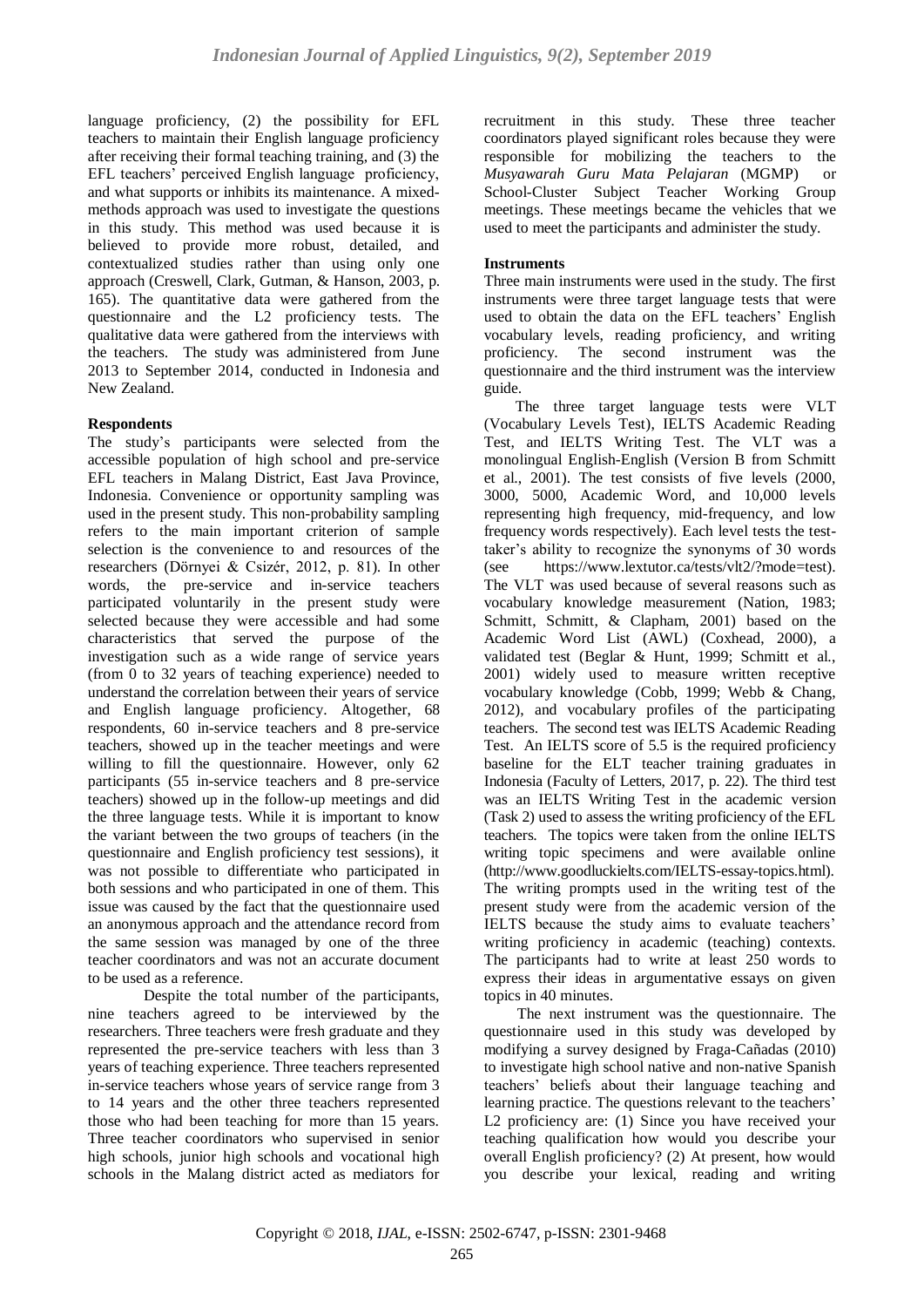proficiency? (3) Please indicate to what extent you disagree or agree with the following statements: I frequently seek opportunities to write and read in English; and (4) Thinking only outside the school settings, how often have you had time to engage in the following activities (reading English materials and writing in English) during the last three school years (since July 2010).

 The third instrument was the interview guide. The purpose of the interviews with nine teachers was to better understand teachers' perceived target language proficiency and factors affecting it. The interviews were carried out individually, using long-distance phone calls via Skype to home or mobile phones, or via Facebook video chat since the respondents were based in Indoneisa and the researchers were based overseas. The interviews were mostly carried out in L1, *Bahasa Indonesia,* to ensure that the EFL teachers understood the questions and were comfortable when answering them.

#### **Procedures of collecting the data**

To obtain the data for the study, some research procedures were taken. The permission from the District Ministry of Education in Malang, East Java, Indonesia, was granted before contacting the three teacher coordinators from the three school levels: junior high, senior high, and vocational high schools. One of the researchers came to the teacher meetings in three different schools, the junior high school teacher meeting, the senior high school teacher meeting, and the vocational school teacher meeting. After gaining consents from the participating teachers, she handed out the questionnaire and asked the teachers to fill out the questionaire. Later, when the teachers had another teacher meeting, they were asked to do the three English language tests. The interviews were done on the later stage of the study to those who agreed to participate in the interview stage (as indicated in their consent forms).

## **Data analysis**

Two types of data were gathered from the three data collection methods. The quantitative data of the EFL teachers English proficiency tests' results were analyzed using Statistical Package for the Social Sciences (SPSS) 20 (IBM Corp, 2011). In the VLT test, one point was given to each correct match of a word and its definition, maximum 30 points per frequency level (Nation, 1983; Schmitt et al., 2001). In the reading test, one point was given for each correct answer and the scoring followed the standard IELTS marking approach, maximum 40 points (see

[http://www.examenglish.com/IELTS/IELTS\\_Band\\_Sco](http://www.examenglish.com/IELTS/IELTS_Band_Scores.html) [res.html\)](http://www.examenglish.com/IELTS/IELTS_Band_Scores.html). The writing test was scored by two raters (high-proficiency EFL speakers) following a standard approach

[\(https://takeielts.britishcouncil.org/sites/default/files/201](https://takeielts.britishcouncil.org/sites/default/files/2018-01/IELTS_task_2_Writing_band_descriptors.pdf) 8-01/IELTS task 2 Writing band descriptors.pdf ). With 62 participants, Rater 1 ( $M = 5.169$ ,  $SD = 1.130$ ) and Rater 2 ( $\overline{M}$  = 5.349, SD = .973), the Cronbach's Alpha was .852 confirming good interrater reliability (as Cronbach's Alpha of .700 is considered acceptable).

To investigate the relationship between estimated proficiency and length of teaching service, a one-tailed Pearson correlation coefficient (*r*) was used. The Pearson product-moment correlation was used to describe the strength and direction of this relationship (Pallant, 2011). The one-tailed statistic was used because a negative correlation between the length of service and proficiency was hypothesized.

Finally, thematic analysis (TA) was used to analyze the interview data with the nine EFL teachers because this analysis is 'for identifying, analysing and reporting patterns (themes) within data' (Braun & Clarke, 2006, p. 79). TA as a method of data analysis is accessible because it allows me to code and analyse qualitative data systematically and link the codes to broader theoretical or conceptual issues (Braun & Clarke, 2012: 58).

#### **FINDINGS AND DISCUSSION**

#### **The EFL teachers' estimated target language proficiency**

The VLT results (N=62) showed a wide range of scores (see Table 1) from very low to very high, at all levels of the test. A VLT score of 26 indicates mastery at the corresponding word frequency level (Schmitt et al., 2001). The mean of 27.40 shows that, on average, the EFL teachers had mastered vocabulary at the 2000-word level. At the 3000-word level (24.42) and the AWL level (23.37), the mean score was also reasonably high, but did not reach mastery. The teachers did not achieve mastery of the mid-frequency (5000-word list) (19.74) or low frequency (10,000-word list) (6.95) vocabulary.

|                    | Table 1. English proficiency test results |     |       |                       |  |  |
|--------------------|-------------------------------------------|-----|-------|-----------------------|--|--|
|                    | <b>Minimum</b>                            |     | Mean  | <b>Std. Deviation</b> |  |  |
| <b>VLT</b> Levels  |                                           |     |       |                       |  |  |
| 2000               | 13                                        | 30  | 27.40 | 3.56                  |  |  |
| 3000               | 8                                         | 30  | 24.42 | 5.07                  |  |  |
| 5000               | 3                                         | 29  | 19.74 | 6.32                  |  |  |
| 10000              |                                           | 27  | 6.95  | 6.54                  |  |  |
| AWL                |                                           | 30  | 23.37 | 7.75                  |  |  |
| <b>IELTS Tests</b> |                                           |     |       |                       |  |  |
| Reading            | 1.0                                       | 8.5 | 4.82  | 1.42                  |  |  |
| Writing            | 2.5                                       | 7.5 | 5.36  | .97                   |  |  |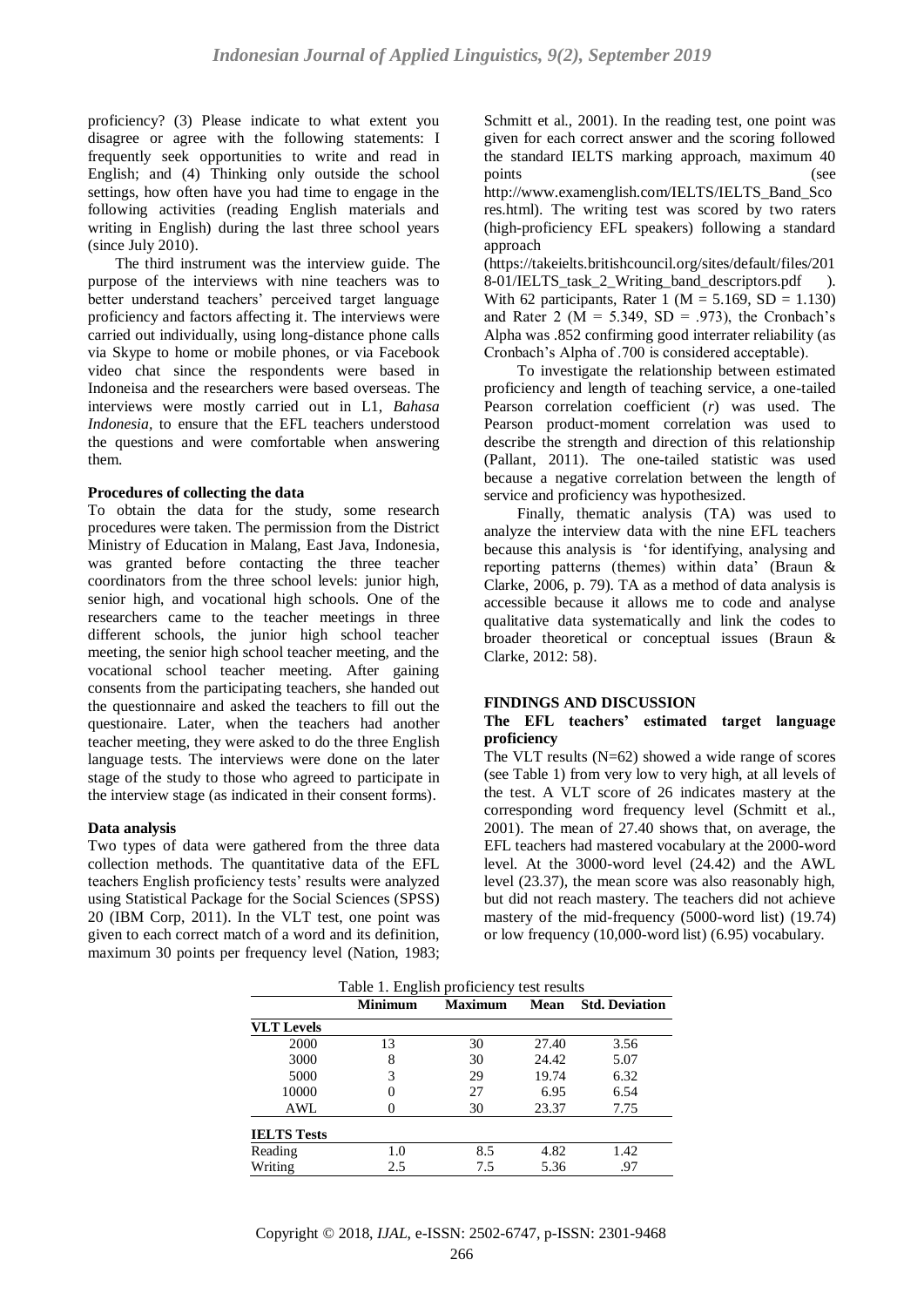Table 1 also shows the reading and writing test results. On the reading test, the teachers' mean score was 4.82 on the IELTS scale, with 40 out of the 62 teachers scoring lower than or equal to IELTS band 5. The teachers' mean writing score was 5.36. That said, 23 teachers (37%) scored below 5.5 on the IELTS scale. This result confirms that the teachers' reading mastery was lower than the expected baseline and their writing ability was only slightly below the required baseline of 5.5 IELTS for English language teachers in Indonesia. Taken together, the estimated proficiency of the EFL teachers in this study was below the required baseline (Faculty of Letters, 2017, p. 22). This situation was not unexpected and suggests that the EFL teachers' knowledge of the mid-frequency vocabulary, academic words and low frequency words was somewhat substandard. The fact that EFL teachers mastered the first two thousand words somewhat resonances the findings in the studies administered by Nurweni and Read (1999) and Webb and Chang (2012). Their studies showed that learners did not successfully master the first two thousands words of English, even after some years of study. The present study reveals that the EFL teachers' vocabulary mastery was sub-standard even after some years of teaching. Similar to the results of the vocabulary test, the reading results show that, in general, the teachers' proficiency was lower than the expected baseline and that their writing ability was only slightly below the required baseline of 5.5 IELTS (Faculty of Letters, 2017, p.22). These results are consistent with other previous studies which found that EFL teachers were challenged by their low English proficiency and they tended to use their first language (*Bahasa Indonesia*) to communicate in academic forums (Lie, 2007) and to communicate with their students in the classrooms (Marcellino, 2005). Because EFL teachers have to use English to communicate with their students and model language use for their students (Renandya et al., 2018 & Richards, 2017), we believe that EFL teacher English language proficiency is a core part of their professionalism. Reflecting upon the results of the proficiency tests, greater efforts are needed to ensure that professional development (PD) of the EFL teachers in Indonesia needs to be adjusted to better help them achieve and maintain the required level of professionalism in terms of their L2 proficiency.

## **EFL teachers' English language proficiency appears to diminish over time**

Inferential statistics from the VLT test results show no significant correlations at the 2000, 3000 and 10000 levels and a weak trend in the predicted direction at the 5000 level (*r* = -.168, p=.095). A reliable negative correlation was observed between the teachers' years of service and their AWL level scores (see Table 2), showing that longer-serving teachers knew fewer academic words.

|  | Table 2. Pearson correlations of length of service and vocabulary, reading and writing $(N = 62)$ |
|--|---------------------------------------------------------------------------------------------------|
|  |                                                                                                   |

|                   |                     | 2000<br>WL | 3000<br>WL | 5000<br>WL | 10000<br>WL | <b>AWL</b> | Reading | Writing |
|-------------------|---------------------|------------|------------|------------|-------------|------------|---------|---------|
| Length of Service | Pearson Correlation | $-.086$    | $-.160$    | $-.168$    | $-.127$     | $-.30**$   | $-34**$ | $-37**$ |
|                   | $Sig.$ (1-tailed)   | .253       | .107       | .095       | 162         | .009       | 003     | .002    |

\*\* Correlation is significant at the  $\overline{0.01}$  level (1-tailed)

There was a medium negative correlation between the teachers' length of service and their reading and writing proficiency (see Table 2). Overall, these results show a medium negative relationship between years of teaching and target language proficiency. The findings indicate that a minimum threshold level of professionalism expected of all school teachers was not maintained, with a decline in L2 proficiency observed over time. However, it is important to treat these findings with caution because of the rather restricted participant recruitment process. The negative correlation may be accounted for by considering the status and role of English in the Indonesia. According to Dardjowidjojo (2000), Jazadi (2000), and Lauder (2008), English is a foreign language in Indonesia and is one of compulsory subject in secondary high schools and tertiary education in Indonesia. This means that English is mostly confined inside the classrooms' walls and is rarely used outside the classrooms. Thus, we argue that if the EFL teachers do not maintain their English language proficiency after receiving their formal teaching training, their proficiency may diminish over time.

The results of the present study extend Bardovi-Harlig and Stringer's (2010) claim about the effect of the duration and nature of reduced input and use beyond high school students, missionary returnees, and federal employees whose jobs include the use of second language to in-service teachers of English as a foreign language in Indonesia. The present study (see Table 2) shows that in-service teachers with longer years of service tended to have lower academic vocabulary, reading proficiency and writing proficiency than those who have shorter years of service. The present study also shows that the pre-service teachers tended to have higher academic word knowledge, reading proficiency and writing proficiency than the in-service teachers. On the basis of this evidence, it seems fair to conclude that reduced target language input and use result in L2 attrition in EFL teachers.

The negative correlation between EFL teachers' years of service and their academic word knowledge and reading and writing proficiency also appear to validate the view that, for second/foreign language users, the issues of acquisition and attrition of the target language are multifaceted (Bardovi-Harlig & Stringer, 2010; Schmid & Mehotcheva, 2012). Schmid and Mehotcheva (2012) argue that second/foreign language users are challenged by factors that come from within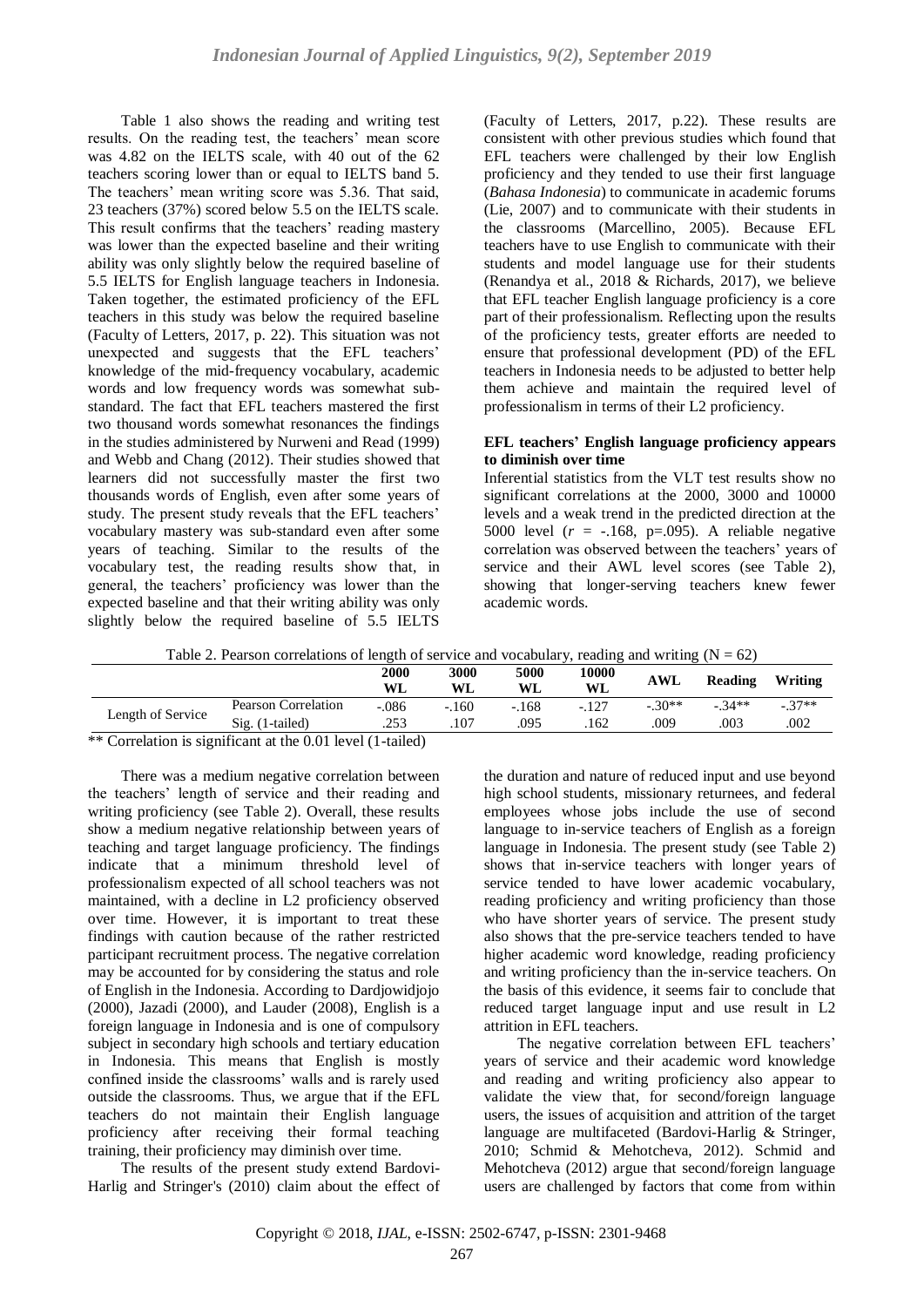the linguistic system and from the surrounding environment, as well as by internal factors within the second/foreign language users themselves. The analysis of the interview data shows that the teachers were challenged by a number of extra linguistic factors, such as the lack of time, excessive use of the L1, *Bahasa Indonesia*, and lack of exposure to the target language. Thus, the EFL teachers in the present study were challenged by some of the extra linguistic variables identified by Bardovi-Harlig and Stringer (2010) and Schmid and Mehotcheva's (2012). However, further studies are needed to fully consider the effect of external and internal factors on the foreign language attrition among EFL teachers in Indonesia.

#### **EFL teachers' perceived English language proficiency, and factors that supports or inhibits its maintenance**

Forty-one out of 68 teachers believed that their overall English proficiency improved over time (note: not all teachers answers all questions in the questionnaire). Only six teachers reported that they felt their overall English proficiency had declined since their graduation from college (See Figure 1).

Responding to questions related to their vocabulary knowledge, and reading and writing proficiency in English (Figure 2), the participants had more confidence in their reading ability (72%) than in their writing ability (38%) or their vocabulary mastery  $(43\%)$ .



Figure 1. Self-reported data: Teachers' perceived ability to maintain English language proficiency



Figure 2. Self-report data: Teachers' perceived reading, writing and lexical proficiency

The reading bar chart in Figure 2 shows that a total of 47 (71.21%) out of 68 teachers believed that their reading proficiency was fine, with four teachers (6%) reporting that their reading skills were excellent. Nineteen teachers (28.78%) perceived that their reading skills needed to be improved. The writing bar chart in Figure 2 also shows that 41 (62.12 %) out of 68 teachers thought that they had poor writing skills. Only one teacher (1.5%) believed her writing skills were excellent.

Most teachers reported frequently seeking opportunities to read and write in English (see Figure 3). A total of 65 (98.48%) teachers frequently looked for chances to read in English and a total of 59 (92.18%) teachers frequently sought chances to write in English.

However, a different pattern emerged when participants responded to questions about their participation in specific target language activities in the previous three years (see Figure 4). Thirty-six EFL teachers (56.25% of the respondents, i.e., only just over half of the teachers) stated that they read books in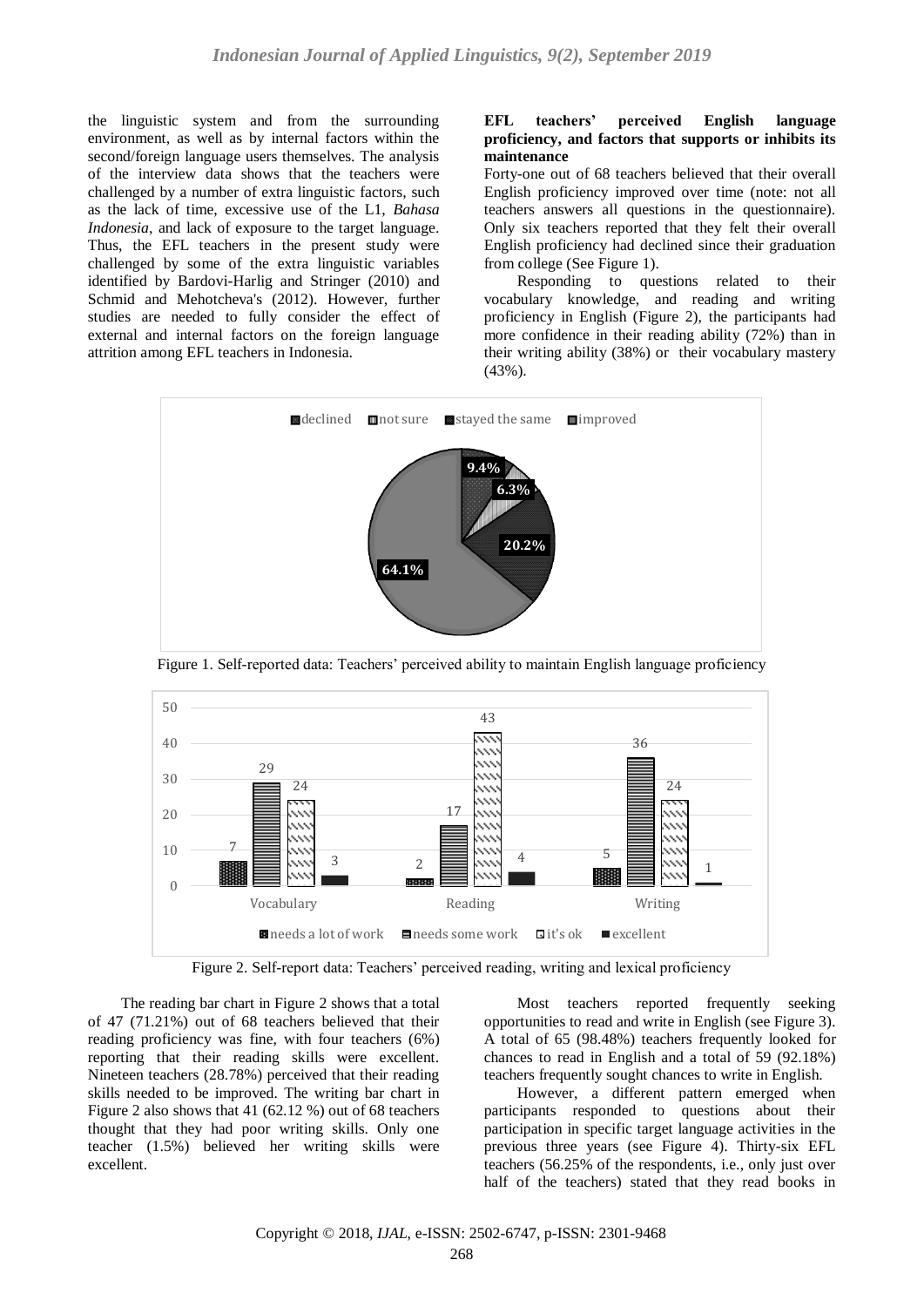English to maintain their English proficiency and only twenty-five (37.31%) frequently read English magazines. In relation to their writing practice, 23 teachers (37.09%) used online text chat in English, 18 (28.12%) wrote letters or emails in English, and only five (8.06%) wrote blogs.



Figure 3. I frequently seek opportunities to read and write in English



Figure 4. Thinking outside the school setting, how often have you had time to engage in the following activities during the last three school years (since July 2010)?

The follow-up interviews with the nine EFL teachers revealed four factors that were perceived as helpful in maintaining target language proficiency: sharing knowledge, participating in PD programmes, utilizing various media platforms, and reading and writing in English. The following three factors were seen as hindering teachers' ability to maintenance and improve their target language proficiency: a lack of time due to heavy teaching loads, the use of *Bahasa Indonesia* (L1) in class to help students understand the lessons, and a lack of exposure to English. We note also that school internal policy and funding decisions had an impact on EFL teachers' access to PD, as became apparent in the course of this study. Let us look at each of these impediments, in turn.

Time was a key barrier for the teachers in maintaining their English language proficiency. Five of the EFL teachers were clear that they just did not have

time to read or write much in English. One junior high school teachers, Adya, explained the impact of the workload and the administrative duties on her ability to maintain her L2,

*"That's the problem. I don't know if I am too naïve or what but in my school, teachers' duties are not only teaching their subject matters. Take me as an example, I am not only a subject matter teacher of English but also a supervisor for student intracurricular activities as well as English language laboratory manager. It means that the time I should use to improve my quality as an English teacher is taken by those administrative tasks. That's why there is no sufficient time left for me to read and write to friends or colleagues in English".* 

A second factor emerging from interviews was the use of the L1 in classrooms and in their daily lives, which impacts their exposure to the target language.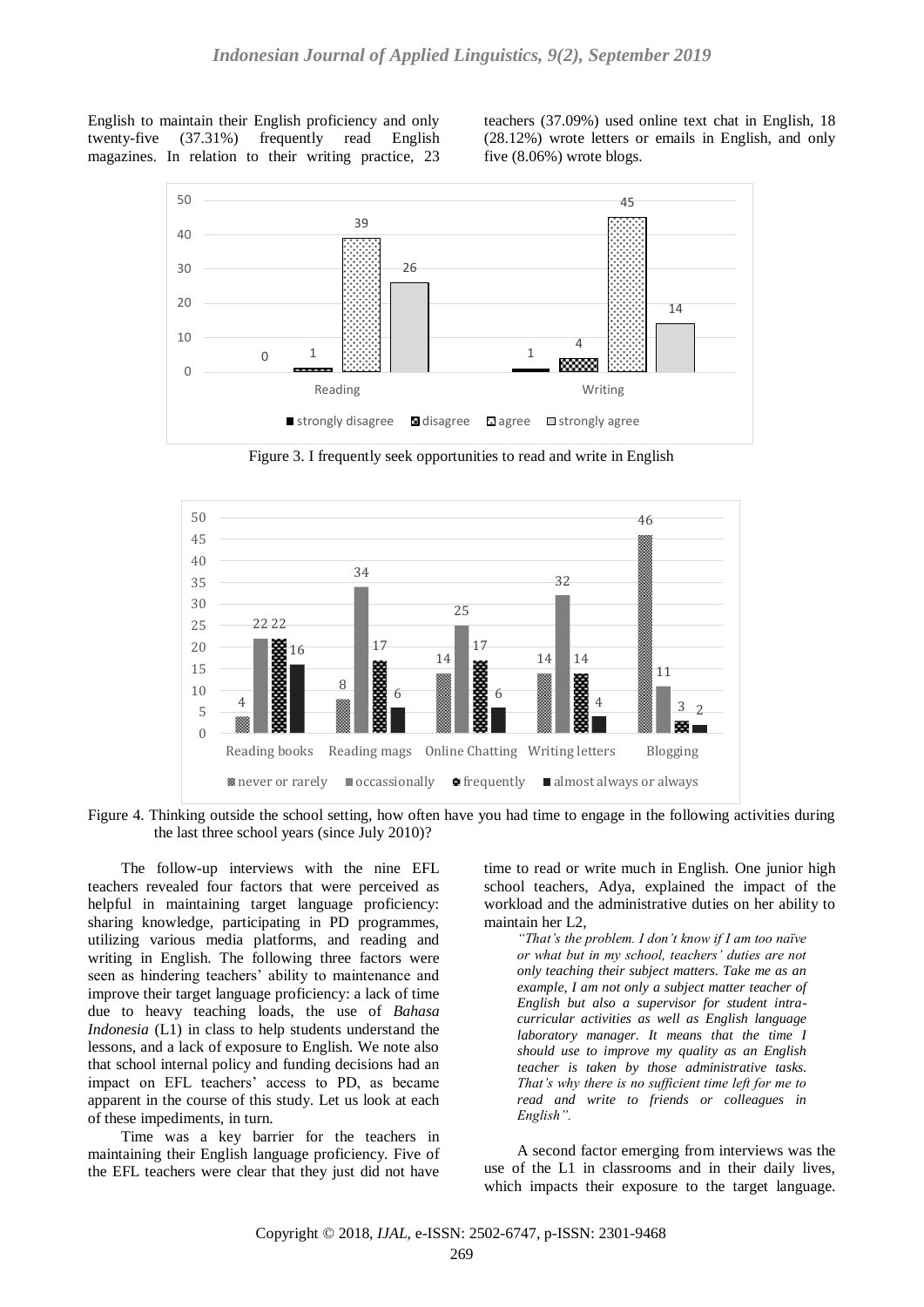The same junior high school teacher, Adya, described her experiences,

*"To me, I think my English proficiency declined. It declined because when I am in the field, I didn't use English. My students rejected the idea of using it. They rejected because when they were in primary schools they were not accustomed to use it. They just can't. I had not used English from 2009 to 2013. I used Bahasa Indonesia in the classrooms and with friends. I felt ashamed of meeting my friends who also graduates from ELT programme because my using Bahasa Indonesia. I have forced myself to use English in the classrooms since 2013. I rarely read English literature too"*.

In a few cases, school principals only allowed one particular teacher to participate in the PD programme. Dada (a teacher coordinator) said:

*"... For some schools, the policy of their principals in this event [TPD] is different from one to another. Some principals always appoint a particular person to attend the event. There was no chance for other teachers to attend the TPD programme".* 

This is very unfortunate because other English teachers in those schools might not have chances to learn from the programmes unless a sharing session was programmed following the event. With regards to what Dada stated, other teachers may need to request for special permission from the principals and spend their own fund to attend the TPD programmes. This idea can be seen from Rahman's (a senior high school teacher)

#### statement. He outlined his frustrations and reasons for wanting to attend PD by saying,

*"…I was not sent for the professional development program. I requested the principal to send me to the program. I don't want to teach only. I need to enhance my knowledge. I am not yet satisfied. I always want to participate in such programs".* 

In terms of policies for deciding on who might attend PD sessions, school principals might decide that only teachers who have achieved well or who are preferred by the principals could participate. The effect of funding and policy decisions is that only a few teachers would enjoy the privilege of attending PD sessions that might help them to maintain or improve their professionalism as English teachers. Two key issues became clear from the interviews. First, some teachers were interested in PD and nominated themselves for upcoming programs and second, issues of policy and funding in regard to PD for these teachers are persistent.

In summary, the estimated target language proficiency of the EFL teachers in this study is shown to be somewhat below the legislated baseline in writing and reading (see Table 3). The vocabulary results suggested that the teachers' lacked knowledge of midfrequency vocabulary, which is problematic because a vocabulary of around 8000 word-families for novels, newspapers and academic texts in English (Nation, 2006). These findings suggest that the proficiency of these EFL teachers in Indonesia appears to need improvement, which is in line with findings reported by Lengkanawati (2005).

| Table 3. EFL teachers' perceived and actual proficiency |                                                          |                                                                                                                                                    |  |
|---------------------------------------------------------|----------------------------------------------------------|----------------------------------------------------------------------------------------------------------------------------------------------------|--|
|                                                         | <b>Perceived proficiency</b><br>(questionnaire)          | <b>Actual proficiency</b><br>(L2 proficiency tests)                                                                                                |  |
| Vocabulary                                              | Somewhat lower than desired                              | Good at 2K, acceptable at 3K and AWL, weak at 5K and very<br>poor at 10K levels                                                                    |  |
| Reading                                                 | Mostly desired                                           | The mean score is between 4 and 5 on the IELTS band-scale<br>$(M=4.82)$ , i.e. below the threshold of 5.5                                          |  |
| Writing                                                 | Somewhat lower than desired                              | Between 5 and 6 on the IELTS band-scale $(M=5.36)$ , i.e. close<br>to the threshold of 5.5                                                         |  |
| Overall proficiency<br>and change over<br>time          | Improved since graduated from<br>Bachelor of ELT (64.1%) | Lower than the expected standards; and there's a tendency for<br>proficiency to be lower, across all measures, for the longer<br>serving teachers. |  |

The results of this study also showed that there were some discrepancies between the EFL teachers' perceived and actual English language proficiency, as can be seen in Table 3. The participants tended to believe that they had lexical proficiency that was lower than desired. The results of the VLT showed that they mastered the high-frequency vocabulary and were close to mastery of the 3,000 word-level and academic vocabulary, but did not master mid-frequency (or lowfrequency) vocabulary. Overall, participants' judgements of their vocabulary mastery were aligned with the tests. A possible explanation for the EFL teachers' solid high-frequency vocabulary but low mid, high and academic word levels and low reading proficiency is the possible correlation between vocabulary knowledge and reading proficiency (Laufer, 1997, 2012; Laufer & Ravenhorst-Kalovski, 2010; Lee & Schallert, 1997). The finding that the EFL teachers did not do well on the reading comprehension test suggests that they may not have been able to access their knowledge of mid-frequency and academic vocabulary. This because a high proportion of unknown words in a text makes it higher probable that the reader misses or misinterprets contextual clues needed to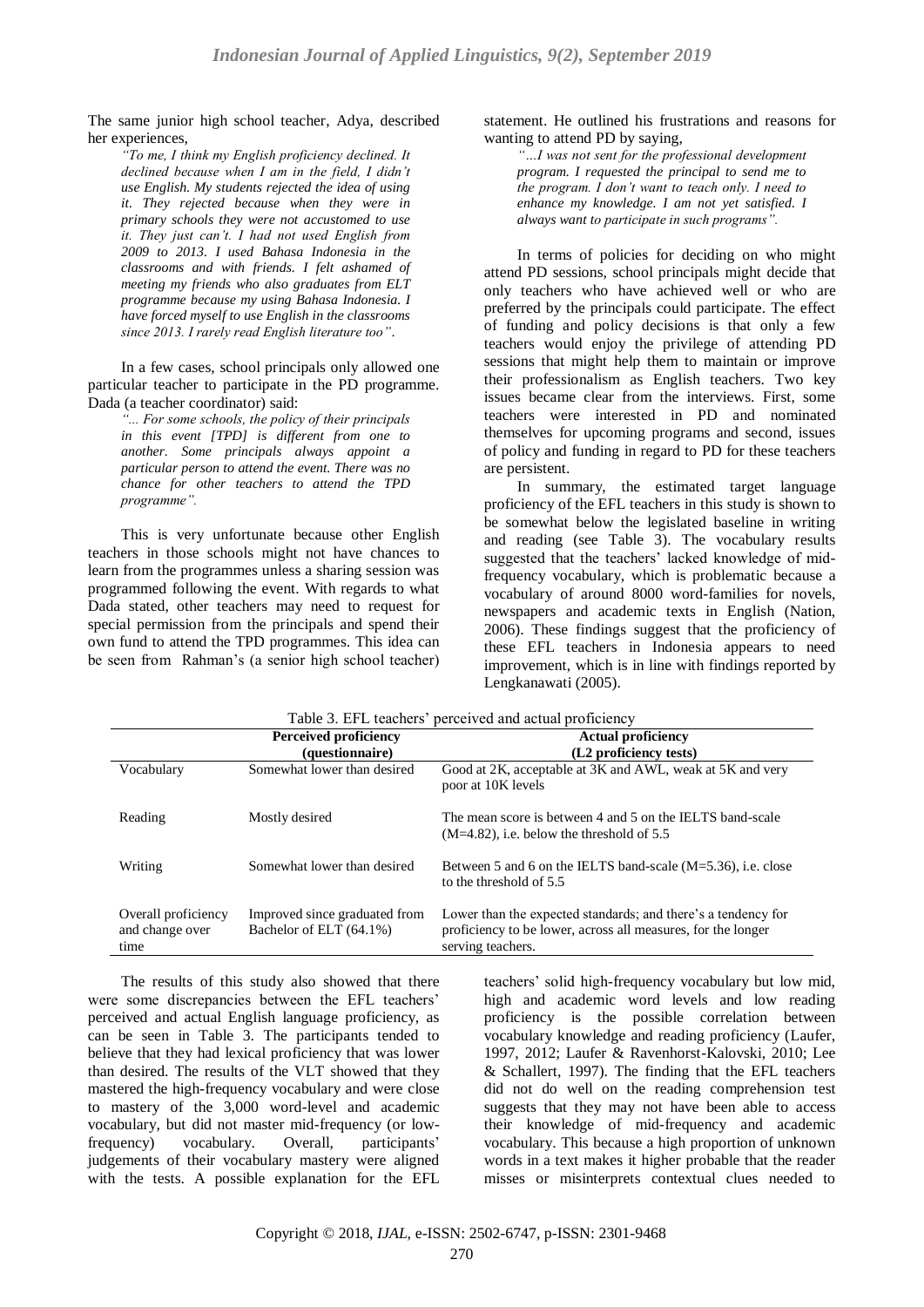answer comprehension questions (Laufer & Ravenhorst-Kalovski, 2010, p. 31).

However, the teachers' self-assessment of the reading and writing skills were less accurate. They were mostly not satisfied with their writing ability in English, but the writing test showed scores that were meeting the baseline proficiency requirement of 5.5 IELTS. On the other hand, the EFL teachers showed that they had basic English writing skills, even though their average scores on the writing test were slightly lower than the set baseline of 5.5 IELTS. A possible explanation why teachers' writing results were closer to the standard than their reading results is topic familiarity, as the EFL teachers are likely to be mostly familiar with the topic given to them as a writing prompt (i.e. retirement age). Furthermore, the knowledge of basic English vocabulary (the mastery of the first 2000 words and moderate knowledge at the 3000 word and academic word level) was sufficient to write an essay on a familiar topic.

In contrast, the teachers were satisfied with their reading proficiency, but the reading test showed an average reading score lower than 5.5 IELTS. This difference may be due to the fact that the frequency of using the target language outside of the classroom was insufficient to maintain their baseline target language proficiency. The results suggest that, while the EFL teachers taught English as a foreign language in Indonesian high schools, they experienced a period of declining use. The EFL teachers had used English to communicate with their teacher trainers and classmates during their initial teacher education. However, once they graduated and started teaching in an EFL teaching context, most of their students and colleagues did not speak English. Thus, they could not use English frequently to communicate with others. These results support Schmid's (2011) conclusion that the decline of use due to changes in one's linguistic environment and language habits may negatively affect language proficiency. The results further confirm the association between second/foreign language attrition and external factors, such as contact with and/or use of the language (Bardovi-Harlig & Stringer, 2010; Schmid & Mehotcheva, 2012). Bardovi-Harlig and Stringer (2010) argue that decreased opportunities to communicate using the target language are associated with second language attrition. They claim that the time second language learners spend away from using the target language is the period of fewer chances in language use. In addition, Schmid and Mehotcheva (2012) maintain that once a foreign language user is removed from their supportive environment, there is a greater possibility for her not to be able to retain the language.

Therefore, the present study suggests that the EFL teachers may not have a very good representation of their own ability in the English. Of concern is also the teachers' belief that their overall English proficiency continues to improve over time, while the analysis showed a negative correlation between years of service and proficiency. This suggests that EFL teachers experienced a period of declining use and need better training and support in evaluating their professional competences..

The lower test results on reading, writing and academic vocabulary for longer-serving teachers may result from external linguistic factors, such as insufficient contact with and use of the target language (Schmid & Mehotcheva, 2012, p. 15), which is particularly problematic in the context of EFL teachers in Indonesia. When EFL teachers leave university, they are removed from a supportive language learning environment into an environment where English is rarely used at the level needed to maintain their proficiency in English. Teachers rarely use English inclass (Marcellino, 2005) or out-of-class (Lie, 2007). While there are plenty of online tools and platforms that can potentially be used to share ideas or access information, it appears that EFL teachers in this study based in Indonesia do not use them to maintain and improve their target language proficiency. This lack of exposure to English and periods of declined use may have caused language attrition (Bardovi-Harlig & Stringer, 2010). In addition, Richards (2017, p. 13) states that "EFL teachers' use of language while teaching is not only influenced by his or her own language proficiency and discourse skills but will also be impacted by the learners' proficiency level and their participation in PD activities." The finding of the present study lends support to Richards (2017) where EFL teachers' language skills that were somewhat lower than desired had negatively affected their use of language when teaching their students.

## **CONCLUSION**

This study suggests that although, on average, the EFL teachers in Malang District, East Java Province, Indonesia, demonstrate mastery of high-frequency vocabulary and close to adequate writing ability in English, their estimated knowledge of mid-frequency vocabulary and reading proficiency require support. Furthermore, the English language proficiency level achieved when EFL teachers graduated from university shows evidence of attrition. Deliberate measures are, therefore, needed to support target language maintenance of EFL teachers, and professional development (PD) approaches that align institutional and individual goals could be some of the measures.

The findings of the study have implications for teachers, policy makers, teacher educators and principals. The most important point to make is that the proficiency of English language teachers needs careful and targeted support. A combination of institutional and individual teacher development programmes is crucial to maintaining and improving EFL teachers' L2 proficiency (Farrell, 2015; Harvey et al., 2010; Renandya et al., 2018; Richards et al., 2013; Richards, 2017). Firstly, teacher proficiency development needs to be supported by institutions and government policy. Teachers with heavy workloads and limited chances to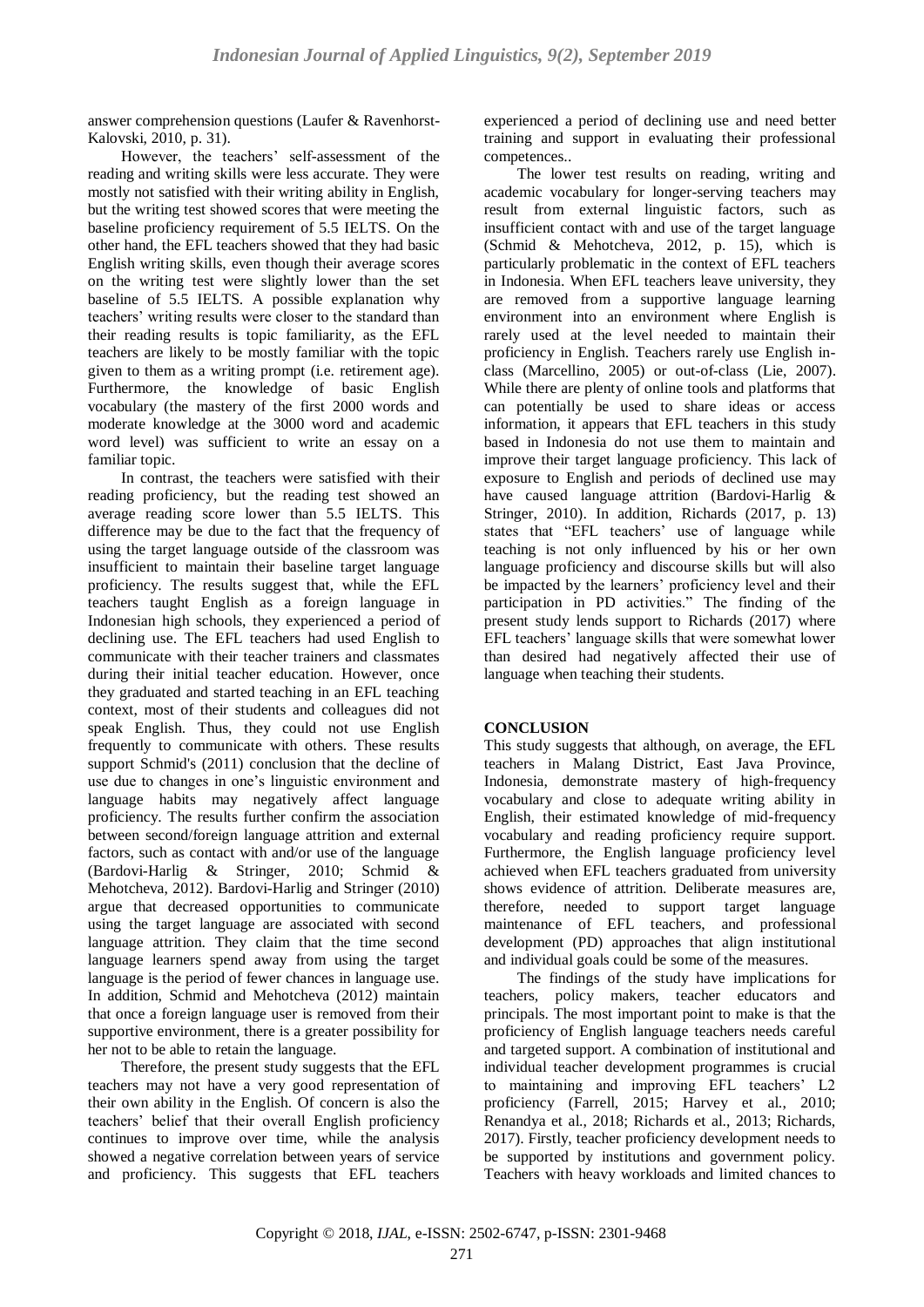use English require time and opportunity to focus on their own language learning and maintenance needs. Furthermore, the high variability in target language proficiency (as shown in our study) means that a range of approaches and options is needed for teachers at different times of their professional lives. Schools and teachers could work collaboratively to set goals for and include language proficiency into their PD activities. Simple ideas such as vocabulary cards for learning (Nation & Yamamoto, 2012), blogs for practising writing (Campbell, 2003) where access to technology is readily available or in-house paper-based newletters where technology is limited, and websites for practising reading (such as the Extensive Reading Foundation website, available at [http://erfoundation.org/wordpress/\)](http://erfoundation.org/wordpress/) can be instituted at a very low cost. Any PD programmes like these would need to be regularly evaluated and adjusted, for an ongoing improvement (Richards & Farrell, 2005, p. 20).

Indeed, at the institutional level, needs analyses such as the one carried out by Widodo and Riandi (2013) and environmental analyses are essential in designing programs for maintaining and developing teacher professional competency. At the individual level, self-motivation to continue learning is crucial for English language teachers. At the national level, selfmotivation to benchmark their skills against the ASEAN EFL teachers' standard is also imperative for English teachers (Widiati & Hayati, 2015). Learning from other ASEAN countries, such as Vietnam, we could see that it progressively works to improve the quality of its English language teachers. We note that the Vietnamese Standardized Test of English Proficiency (VSTEP) which is required for graduation is one approach to providing impetus for teachers to work on their English language proficiency (Dudzik & Nguyen, 2015). It is beyond the scope of the present study to consider such a testing project.

We acknowledge a number of limitations of the present study. There was uneven participation in the two sets of data gathering (proficiency test and questionnaire), which makes it difficult to fully match them. Also, convenience sampling was used to recruit the participants, affecting the generalizability of the findings to populations with different characteristics and teaching and learning experiences. Finally, the present study only investigated the teachers' reading and writing proficiency and vocabulary knowledge. Listening and speaking skills were not tested. The reading and writing test results may not be representative of the accurate IELTS levels, because they were marked by non-IELTS trained markers.

Future studies should include larger populations in Indonesia or other EFL contexts with a more robust sampling procedure and include listening and speaking measures. Newer vocabulary tests such as Webb, Sasao, and Balance (2017, p. 54-55) could be used in place of the VLT because of three reasons. First, the inclusion of 1000 word levels allows teachers and researchers to measure knowledge of the vocabulary that likely has the greatest impact on a learner's ability to communicate in English. Second, the items from the new forms of the VLT were sourced from Nation's (2012) BNC/COCA word frequency lists that were designed to reflect current English in the United Kingdom and the United States. Thus, the test should provide a reasonable representation of the likelihood that vocabulary will be encountered in these contexts, as well as within a large proportion of language learning materials. Third, the addition of 4000 word levels allows the test to better reveal gaps in lexical knowledge than in the earlier versions of the test. As indicated by Renandya et al. (2018) and Elder and Kim (2013), to have a more comprehensive and reliable results of EFL teachers' English proficiency, the design of the future test should also consider the assessment of not only the teachers' general proficiency in English but also their pedagogical language proficiency. Researchers could also investigate what variables affect EFL teachers' language attrition in non-English speaking countries, other than low levels of input and use of the target language.

In conclusion, this study set out to argue that very little is known about Indonesian EFL teachers' estimated and perceived proficiency and the factors that support or inhibit their effort to maintain their target language proficiency. The findings of the present study provide a more comprehensive results of the EFL teachers' estimated and perceived proficiency as well as the factors that support or inhibit their L2 maintenance than the previous relevant studies. However, we understand that improving general proficiency of English is not sufficient if these EFL teachers want to be able to teach effectively and efficiently in English. Thus, individual and institutional efforts have to be garnered to arrive at the expected goals.

## A**CKNOWLEDGEMENTS**

This study was funded by the Directorate of Higher Education of Indonesia (DIKTI) through the *Beasiswa Pendidikan Luar Negeri* (BPLN) from 2012 to 2015 and Victoria University of Wellington (VUW), New Zealand through the Victoria Doctoral Submission Scholarship in 2016. We also wish to acknowledge the support and participation of the teachers and schools.

## **REFERENCES**

- Bardovi-Harlig, K., & Stringer, D. (2010). Variables in second language attrition: Advancing the state of the art. *Studies in Second Language Acquisition*, *32*(1), 1–45. doi: 10.1017/S0272263109990246
- Beglar, D., & Hunt, A. (1999). Revising and validating the 2000 Word level and university word level vocabulary tests. *Language Testing*, *16*(2), 131– 162. doi: 10.1177/026553229901600202.
- Braun, V. & Clarke, V. (2006). Using thematic analysis in psychology. *Qualitative Research in Psychology*, *3*(2), 77–101. doi: 10.1191/1478088706qp063oa.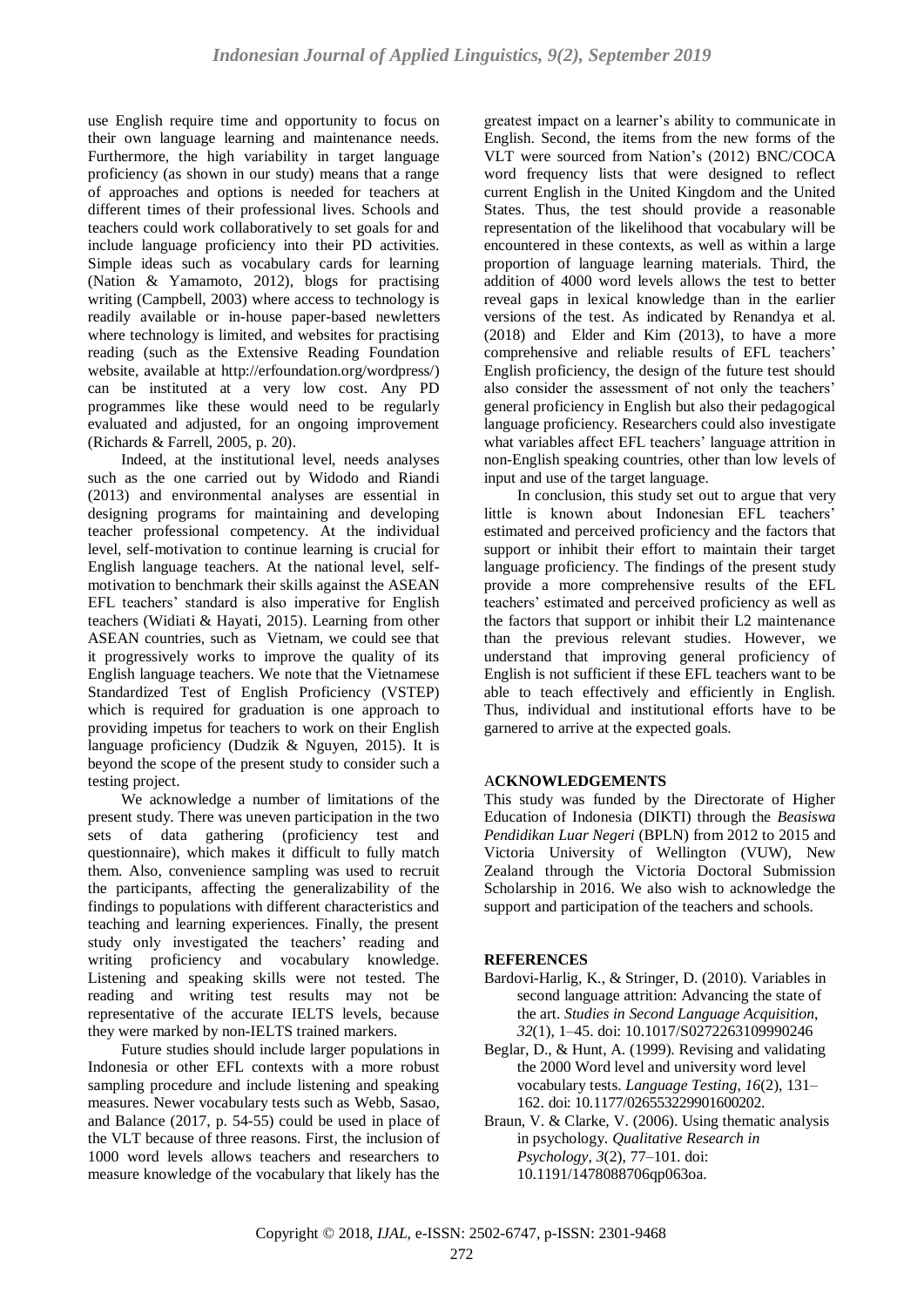- Braun, V. & Clarke, V. (2012). Thematic analysis. In *APA handbook of research methods in psychology*  (Vol. 2, pp. 57–71)*,* H. Cooper (Editor-in-Chief) Research designs: Quantitative, qualitative, neuropsychological, and biological. Washington, DC, US: American Psychological Association.
- Cambridge IELTS 6. (2007). In *Examination papers from University of Cambridge ESOL examinations: English for speakers of other languages* (p. 176). Cambridge, UK: Cambridge University Press.
- Campbell, A. P. (2003). Weblogs for use with ESL classes. *The Internet TESL Journal*, *IX*(2). Retrieved from http://iteslj.org/Techniques/Campbell-Weblogs.html
- Cobb, T. (1999). Breadth and depth of lexical acquisition with hands-on concordancing. *Computer Assisted Language Learning*, *12*(4), 345–360.
- Coxhead, A. (2000). A new Academic Word List. *TESOL Quarterly*, *34*(2), 213–238. doi: 10.2307/3587951.
- Creswell, J. W., Plano Clark, V. L., Gutmann, M. L., & Hanson, W. E. (2003). An expanded typology for classifying mixed methods research into designs. In A. Tashakkori & C. Teddlie (Eds.), *Handbook of mixed mehtods in social and behavioral research*  (pp. 209–240). Thousand Oaks, CA: SAGE.
- Dardjowidjojo, S. (2000). English teaching in Indonesia. *EA Journal*, *18*(1), 22–30.
- Dörnyei, Z., & Csizér, K. ( 2012). How to design and analyze surveys in second language acquisition research. In A. Mackey & S. Gass (Eds.), *Research methods in second language acquisition: A practical guide* (pp. 74-94). Malden, MA: Wiley-Blackwell.
- Dudzik, D. L., & Nguyen, Q. T. N. (2015). Vietnam: Building English competency in preparation for ASEAN 2015. In S. Richmond & K. Kimura (Eds.), *ASEAN integration and the role of English language teaching* (pp. 41–71). Phnom Penh, Cambodia: IDP Education (Cambodia).
- Elder, C., & Kim, S. H. O. (2013). Assessing teachers' language proficiency. In *The Companion to language assessment*. John Wiley & Sons, Inc. Retrieved from http://onlinelibrary.wiley.com. doi: 10.1002/9781118411360.wbcla138/abstract
- Faculty of Letters. (2017). *Catalogue of Department of English 2017*. Malang, Indonesia: Faculty of Letters, Universitas Negeri Malang.
- Farrell, T. S. C. (Ed.). (2015). *International perspectives on English language teacher education: Innovations from the field*. Hampshire, England: Palgrave Macmillan.
- Fraga-Cañadas, C. P. (2010). Beyond the classroom: Maintaining and improving teachers' language proficiency. *Foreign Language Annals*, *43*(3), 395–421. doi: 10.1111/j.1944-9720.2010.01090.x

Hamid, M. O., & Nguyen, H. T. M. (2016). Globalization, English language policy, and teacher agency: Focus on Asia. *The International Education Journal: Comparative Perspectives*, *15*(1), 26–44.

- Harvey, S., Conway, C., Richards, H., & Roskvist, A. (2010). *A report to the Ministry of Education: Evaluation of Teacher Professional Development Languages(TPDL)in years 7-10 and the impact on language learning opportunities and outcomes for students* (p. 123). Wellington, New Zealand: Ministry of Education.
- IBM Corp. (2011). IBM SPSS Statistics for Windows (Version 20.0) [IBM SPSS Statistics for Windows, Version 20.0]. Armonk, NY.
- IELTS: Test Takers Home Page. (n.d.). Retrieved February 4, 2014, from
- http://www.ielts.org/test\_takers\_information.aspx Jazadi, I. (2000). Constraints and resources for applying communicative approaches in Indonesia. *EA Journal*, *18*(1), 31–40.
- Lauder, A. (2008). The status and function of English in Indonesia: A review of key factors. *Makara*, *12*(1), 9–20.
- Laufer, B. (1997). The lexical plight in second language reading: Words you don't know, words you think you know and words you can't guess. In J. Coady, & T. Huckin (Eds.), Second language vocabulary acquisition: A rationale for pedagogy (pp. 20-34). Cambridge: Cambridge University Press.
- Laufer, B., & Ravenhorst-Kalovski, G. C. (2010). Lexical threshold revisited: Lexical text coverage, learners' vocabulary size and reading comprehension. *Reading in a Foreign Language*, *22*(1), 15-30.
- Lee, J.-W., & Schallert, D. L. (1997). The relative contribution of L2 language proficiency and L1 reading ability to L2 reading performance: A test of the threshold hypothesis in an EFL context. *TESOL Quarterly*, *31*(4), 713–739. doi: 10.2307/3587757
- Lengkanawati, N. S. (2005). EFL teachers' competence in the context of English curriculum 2004: Implications for EFL teacher education. *TEFLIN Journal: A Publication on the Teaching and Learning of English*, *16*(1), 79–92.
- Li, M., & Baldauf, R. (2011). Beyond the curriculum: A Chinese Example of issues constraining effective English language teaching. *TESOL Quarterly*, *45*(4), 793–803.
- Lie, A. (2007). Education policy and EFL curriculum in Indonesia: Between the commitment to competence and the quest for higher test scores. *TEFLIN Journal: A Publication on the Teaching and Learning of English*, *18*(1), 1–13.
- Marcellino, M. (2005). Competency-based language instruction in speaking classes: Its theory and implementation in Indonesian contexts. *Indonesian Journal of English Language Teaching*, *1*(1), 33– 44.